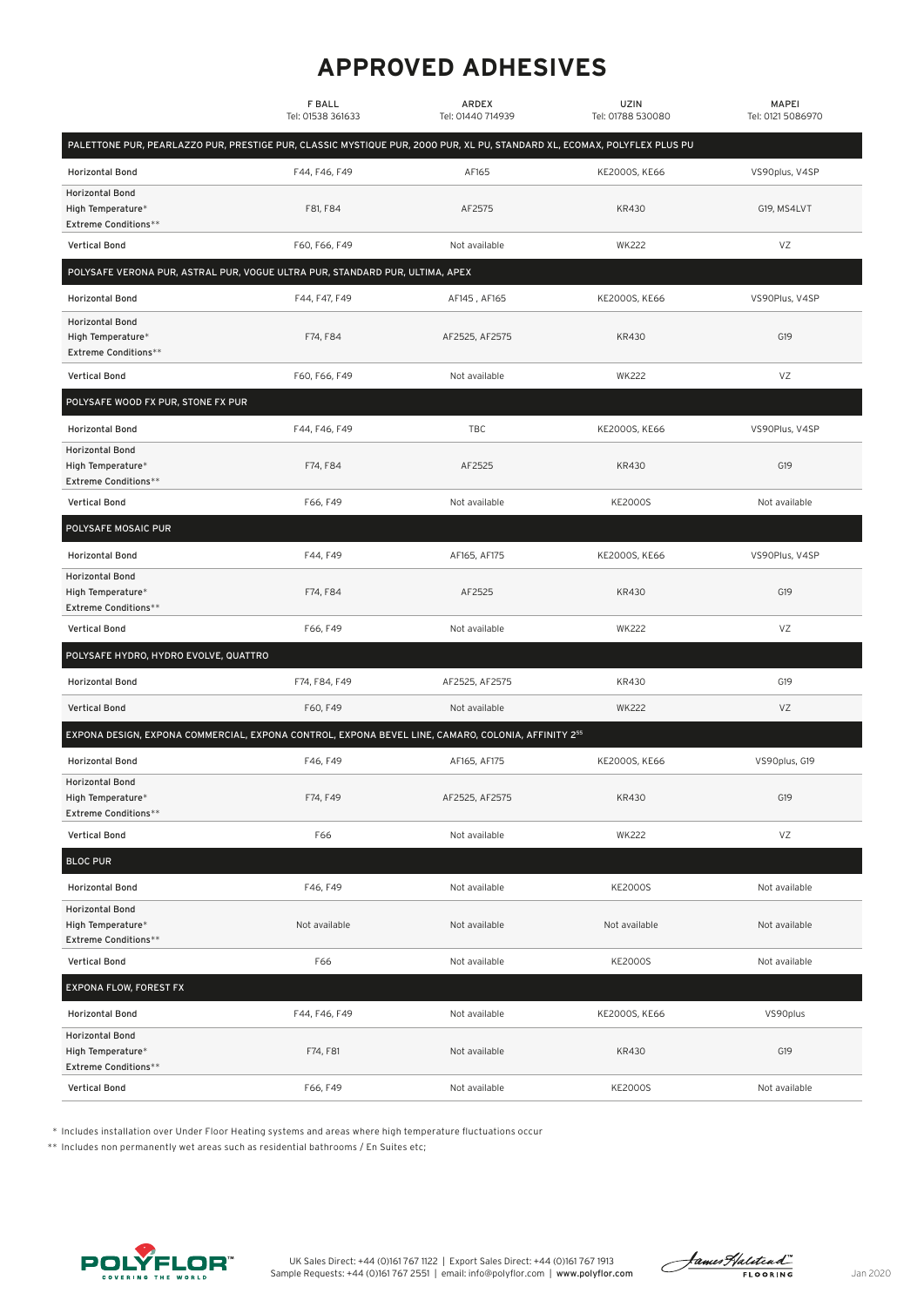## **APPROVED ADHESIVES**

|                                                                            | <b>F BALL</b><br>Tel: 01538 361633 | ARDEX<br>Tel: 01440 714939 | UZIN<br>Tel: 01788 530080 | <b>MAPEI</b><br>Tel: 0121 5086970 |  |  |  |  |
|----------------------------------------------------------------------------|------------------------------------|----------------------------|---------------------------|-----------------------------------|--|--|--|--|
| ACOUSTIX FOREST FX, POLYSAFE WOOD FX ACOUSTIX PUR, SECURA, SILENTFLOR      |                                    |                            |                           |                                   |  |  |  |  |
| <b>Horizontal Bond</b>                                                     | F44, F46, F49                      | AF145, AF165               | KE2000S, KE66             | G19, VS90plus                     |  |  |  |  |
| <b>Horizontal Bond</b><br>High Temperature*<br>Extreme Conditions**        | F74, F84                           | AF2575                     | KR430                     | G19                               |  |  |  |  |
| <b>Vertical Bond</b>                                                       | F66                                | Not available              | <b>WK222</b>              | Not available                     |  |  |  |  |
| <b>WOVON</b>                                                               |                                    |                            |                           |                                   |  |  |  |  |
| <b>Horizontal Bond</b>                                                     | F44, F49                           | AF165                      | <b>KE2000S</b>            | G19                               |  |  |  |  |
| <b>Horizontal Bond</b><br>High Temperature*<br><b>Extreme Conditions**</b> | F49, F74                           | Not available              | <b>KR430</b>              | G19                               |  |  |  |  |
| <b>Vertical Bond</b>                                                       | Not available                      | Not available              | Not available             | Not available                     |  |  |  |  |
| <b>ACOUSTIFOAM</b>                                                         |                                    |                            |                           |                                   |  |  |  |  |
| Foam to Floor (Horizontal)                                                 | F44                                | Not available              | KE2000S, KE2428, KE66     | VS90plus, EC0380                  |  |  |  |  |
| Sheet Vinyl to Foam                                                        | F46, F47                           | Not available              | <b>KE2000S</b>            | Ecofix                            |  |  |  |  |
| Sheet Rubber to Foam                                                       | F84                                | Not available              |                           | G19                               |  |  |  |  |
| Forest FX to Foam                                                          | Not available                      | Not available              | Not available             | G19                               |  |  |  |  |
| PALETTONE SD, POLYFLOR SD, POLYFLOR FINESSE SD                             |                                    |                            |                           |                                   |  |  |  |  |
| <b>Horizontal Bond</b>                                                     | F57                                | Not available              | <b>KE2000SL</b>           | V4 Conductive<br>G19 Conductive   |  |  |  |  |
| <b>Horizontal Bond</b><br>High Temperature*<br><b>Extreme Conditions**</b> | Not available                      | Not available              | <b>KR421L</b>             | G19 Conductive                    |  |  |  |  |
| <b>Vertical Bond</b>                                                       | F60                                | Not available              | Not available             | Not available                     |  |  |  |  |
| POLYFLOR CONDUCTIVE ROF                                                    |                                    |                            |                           |                                   |  |  |  |  |
| <b>Horizontal Bond</b>                                                     | Not available                      | Not available              | <b>KR421L</b>             | V4 Conductive<br>G19 Conductive   |  |  |  |  |
| <b>Horizontal Bond</b><br>High Temperature*<br><b>Extreme Conditions**</b> | Not available                      | Not available              | <b>KR421L</b>             | G19 Conductive                    |  |  |  |  |
| <b>Vertical Bond</b>                                                       | Not available                      | Not available              | Not available             | Not available                     |  |  |  |  |
| POLYFLOR OHMEGA EC, POLYFLOR EC                                            |                                    |                            |                           |                                   |  |  |  |  |
| <b>Horizontal Bond</b>                                                     | F57                                | Not available              | <b>KE2000SL</b>           | V4 Conductive<br>G19 Conductive   |  |  |  |  |
| <b>Horizontal Bond</b><br>High Temperature*<br><b>Extreme Conditions**</b> | Not available                      | Not available              | <b>KR421L</b>             | G19 Conductive                    |  |  |  |  |
| <b>Vertical Bond</b>                                                       | F66                                | Not available              | Not available             | Not available                     |  |  |  |  |

\* Includes installation over Under Floor Heating systems and areas where high temperature fluctuations occur

\*\* Includes non permanently wet areas such as residential bathrooms / En Suites etc;